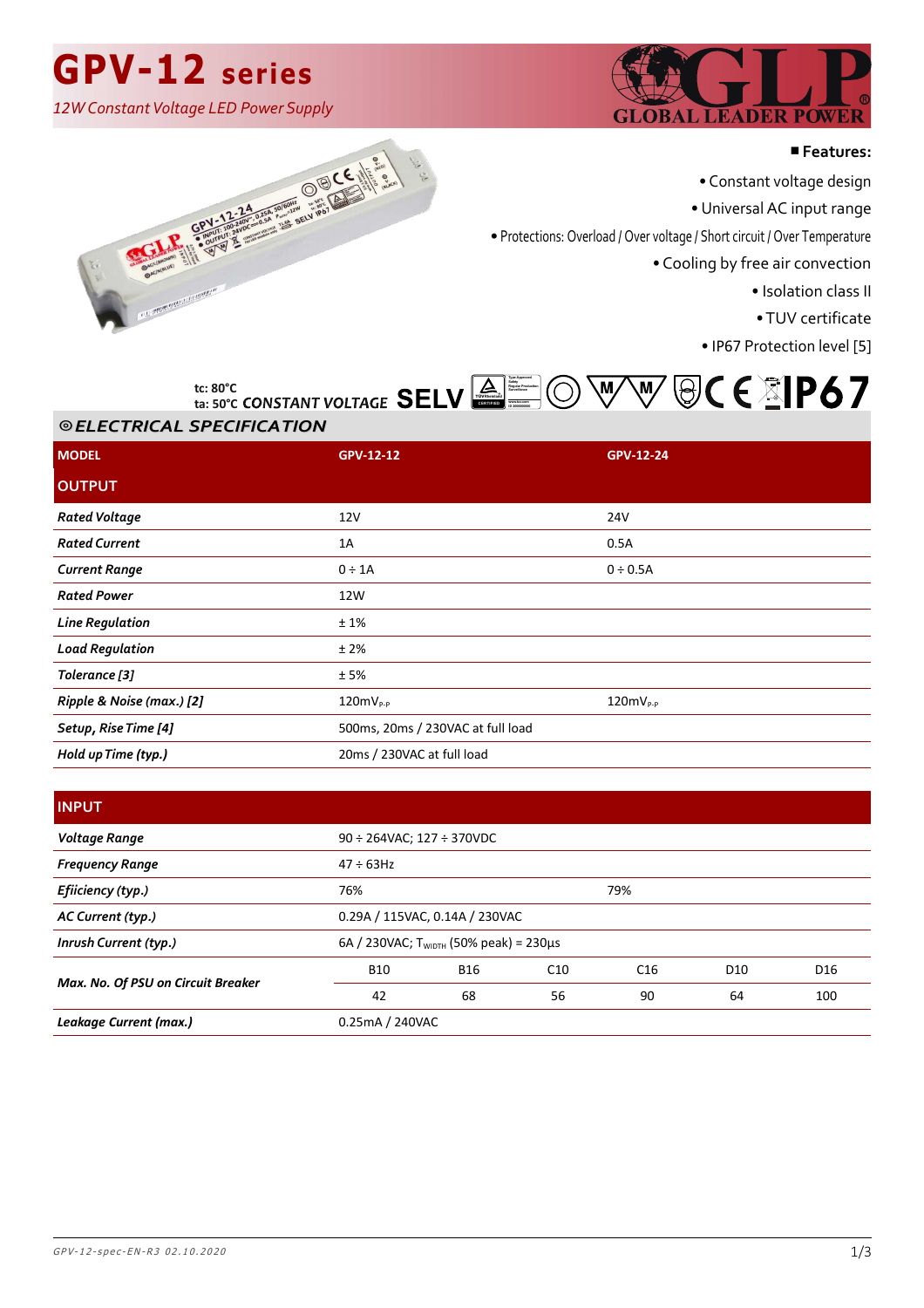# **GPV-12 series**

*12W Constant Voltage LED Power Supply*



### **PROTECTIONS**

| Overload                | Range: 110-160% rated power           |               |
|-------------------------|---------------------------------------|---------------|
|                         | Type: hiccup mode, auto-recovery.     |               |
| <b>Short Circuit</b>    | Type: hiccup mode, auto-recovery.     |               |
| Over Voltage            | Range: 13-20V                         | Range: 25-36V |
|                         | Type: hiccup mode, auto-recovery.     |               |
| <b>Over Temperature</b> | 140°C±10°C(detect on main control IC) |               |
|                         | Type: shut-off, auto-recovery.        |               |

| I WORKING ENVIRONMENT .                 |                                                               |
|-----------------------------------------|---------------------------------------------------------------|
| <b>Working Temperature</b>              | -30°C ÷ 70°C (refer to Derating Curve), ta: 50°C; tc: 80°C    |
| Working Humidity                        | $20 \div 90\%$ RH non-condensing                              |
| <b>Storage Temperature and Humidity</b> | $-30^{\circ}$ C ÷ 80 $^{\circ}$ C, 10 ÷ 95% RH non-condensing |

| <b>SAFETY and EMC REGULATIONS</b> |                                                       |  |
|-----------------------------------|-------------------------------------------------------|--|
| Safety Standards                  | Compliance to TUV EN 61347-1, TUV EN 61347-2-13, IP67 |  |
| <b>Withstand Voltage</b>          | IN/OUT: 3kVAC                                         |  |
| <b>Isolation Resistance</b>       | IN/OUT: 100ΜΩ/500VDC/25°C/70%                         |  |
| <b>EMC</b> Emission               | Compliance to EN55015                                 |  |
| <b>EMC Immunity</b>               | Compliance to EN61547                                 |  |
| <b>Harmonic Current</b>           | Compliance to EN61000-3-3; EN61000-3-2                |  |

| <b>OTHERS</b>             |                                                                        |  |  |
|---------------------------|------------------------------------------------------------------------|--|--|
| Lifetime                  | 50 000 hours at 230VAC input, ambient temperatury 25°C, full load      |  |  |
| <b>Dimensions</b>         | 130 x 25 x 21.5mm (L x W x H)                                          |  |  |
| <b>Weight and Packing</b> | 130g; 100pcs./ctn; ctn weight and dimensions: 13.5kg; 34.5 x 29 x 23cm |  |  |
| <b>EAN Code</b>           |                                                                        |  |  |

*1. All parameters NOT specially mentioned are measured at 230VAC input, rated load and 25°C of ambient temperature.*

*2. Ripple & noise are measured at 20MHz of bandwidth by using a 12" twisted pair-wire terminated with a 0.1μF i 47μF parallel capacitor.*

*3. Tolerance includes set up tolerance, line regulation and load regulation.*

*4. Setup and rise time is measured from 0 to 90% rated output voltage.*

*5. Suitable for indoor or outdoor use. Please avoid direct exposure to sunlight and immersion in water for over 30 minutes.*

*6.Power supply is considered as component not indented to apply by end-user. Power supply meets safety and EMC standards however the final equipment with power supply must be re-quality to comply with EMC Directives.*